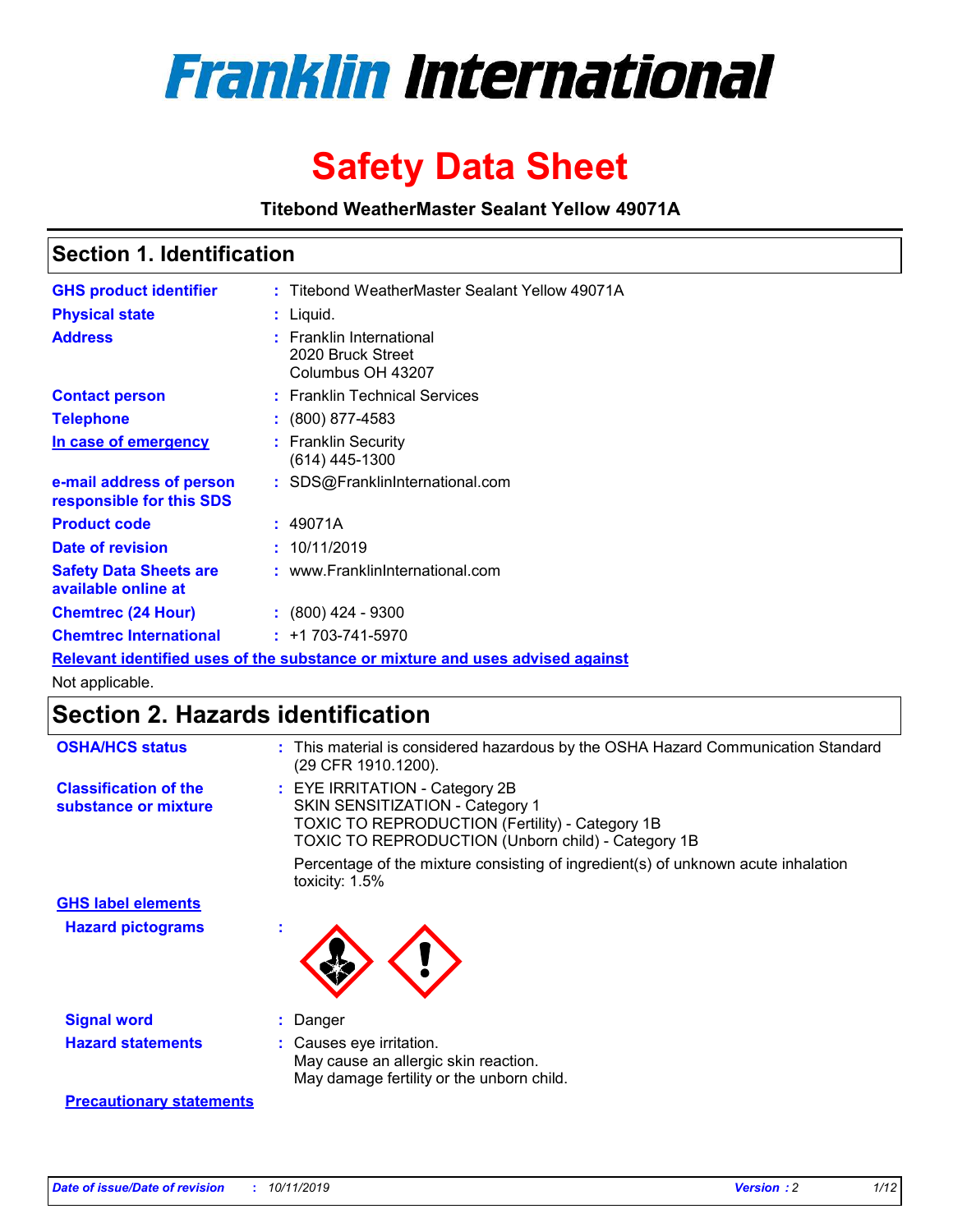### **Section 2. Hazards identification**

| <b>Prevention</b>                          | : Obtain special instructions before use. Do not handle until all safety precautions have<br>been read and understood. Wear protective gloves. Wear eye or face protection.<br>Wear protective clothing. Avoid breathing vapor. Wash hands thoroughly after handling.<br>Contaminated work clothing must not be allowed out of the workplace.                                                        |
|--------------------------------------------|------------------------------------------------------------------------------------------------------------------------------------------------------------------------------------------------------------------------------------------------------------------------------------------------------------------------------------------------------------------------------------------------------|
| <b>Response</b>                            | : IF exposed or concerned: Get medical attention. IF ON SKIN: Wash with plenty of<br>soap and water. Wash contaminated clothing before reuse. If skin irritation or rash<br>occurs: Get medical attention. IF IN EYES: Rinse cautiously with water for several<br>minutes. Remove contact lenses, if present and easy to do. Continue rinsing. If eye<br>irritation persists: Get medical attention. |
| <b>Storage</b>                             | : Store locked up.                                                                                                                                                                                                                                                                                                                                                                                   |
| <b>Disposal</b>                            | : Dispose of contents and container in accordance with all local, regional, national and<br>international regulations.                                                                                                                                                                                                                                                                               |
| <b>Hazards not otherwise</b><br>classified | : Product generates methanol during cure.                                                                                                                                                                                                                                                                                                                                                            |
|                                            |                                                                                                                                                                                                                                                                                                                                                                                                      |

## **Section 3. Composition/information on ingredients**

| <b>Substance/mixture</b><br>Mixture                  |               |                     |
|------------------------------------------------------|---------------|---------------------|
| <b>Ingredient name</b>                               | $\frac{9}{6}$ | <b>CAS number</b>   |
| 3-aminopropyltriethoxysilane<br>Dibutyltin dilaurate | ≤3<br>$≤0.3$  | 919-30-2<br>77-58-7 |

Any concentration shown as a range is to protect confidentiality or is due to batch variation.

**There are no additional ingredients present which, within the current knowledge of the supplier and in the concentrations applicable, are classified as hazardous to health or the environment and hence require reporting in this section.**

**Occupational exposure limits, if available, are listed in Section 8.**

### **Section 4. First aid measures**

| <b>Description of necessary first aid measures</b> |                                                                                                                                                                                                                                                                                                                                                                                                                                                                                                                                                                                                                                                                                                                                                                           |  |  |  |
|----------------------------------------------------|---------------------------------------------------------------------------------------------------------------------------------------------------------------------------------------------------------------------------------------------------------------------------------------------------------------------------------------------------------------------------------------------------------------------------------------------------------------------------------------------------------------------------------------------------------------------------------------------------------------------------------------------------------------------------------------------------------------------------------------------------------------------------|--|--|--|
| <b>Eye contact</b>                                 | : Immediately flush eyes with plenty of water, occasionally lifting the upper and lower<br>eyelids. Check for and remove any contact lenses. Continue to rinse for at least 10<br>minutes. If irritation persists, get medical attention.                                                                                                                                                                                                                                                                                                                                                                                                                                                                                                                                 |  |  |  |
| <b>Inhalation</b>                                  | : Remove victim to fresh air and keep at rest in a position comfortable for breathing. If<br>not breathing, if breathing is irregular or if respiratory arrest occurs, provide artificial<br>respiration or oxygen by trained personnel. It may be dangerous to the person providing<br>aid to give mouth-to-mouth resuscitation. Get medical attention. If unconscious, place<br>in recovery position and get medical attention immediately. Maintain an open airway.<br>Loosen tight clothing such as a collar, tie, belt or waistband. In case of inhalation of<br>decomposition products in a fire, symptoms may be delayed. The exposed person may<br>need to be kept under medical surveillance for 48 hours.                                                       |  |  |  |
| <b>Skin contact</b>                                | : Wash with plenty of soap and water. Remove contaminated clothing and shoes. Wash<br>contaminated clothing thoroughly with water before removing it, or wear gloves.<br>Continue to rinse for at least 10 minutes. Get medical attention. In the event of any<br>complaints or symptoms, avoid further exposure. Wash clothing before reuse. Clean<br>shoes thoroughly before reuse.                                                                                                                                                                                                                                                                                                                                                                                     |  |  |  |
| <b>Ingestion</b>                                   | : Wash out mouth with water. Remove dentures if any. Remove victim to fresh air and<br>keep at rest in a position comfortable for breathing. If material has been swallowed and<br>the exposed person is conscious, give small quantities of water to drink. Stop if the<br>exposed person feels sick as vomiting may be dangerous. Do not induce vomiting<br>unless directed to do so by medical personnel. If vomiting occurs, the head should be<br>kept low so that vomit does not enter the lungs. Get medical attention. Never give<br>anything by mouth to an unconscious person. If unconscious, place in recovery position<br>and get medical attention immediately. Maintain an open airway. Loosen tight clothing<br>such as a collar, tie, belt or waistband. |  |  |  |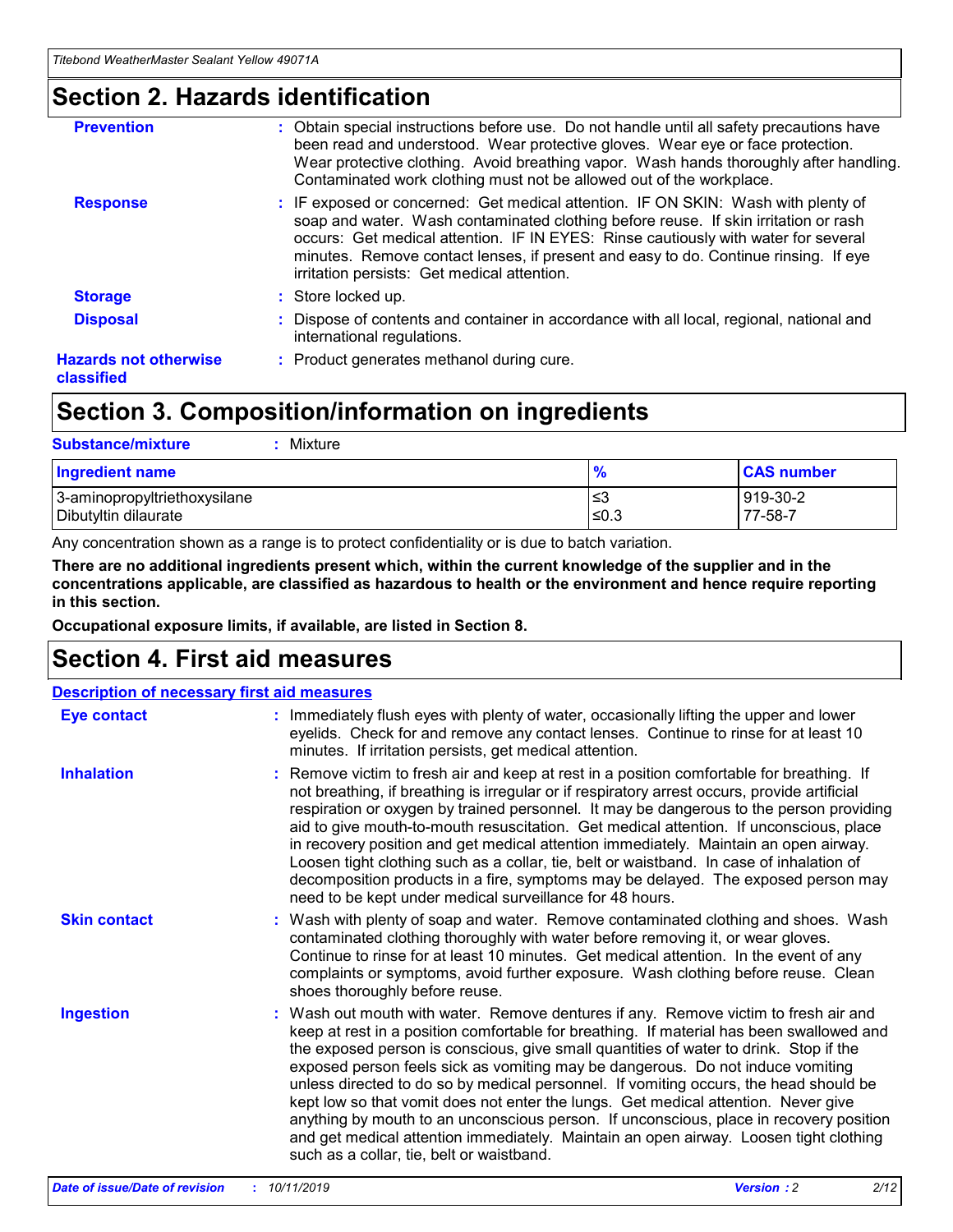## **Section 4. First aid measures**

| Most important symptoms/effects, acute and delayed |                                       |                                                                                                                                                                                                                                                                                                                                                                                                                 |  |  |  |
|----------------------------------------------------|---------------------------------------|-----------------------------------------------------------------------------------------------------------------------------------------------------------------------------------------------------------------------------------------------------------------------------------------------------------------------------------------------------------------------------------------------------------------|--|--|--|
|                                                    | <b>Potential acute health effects</b> |                                                                                                                                                                                                                                                                                                                                                                                                                 |  |  |  |
| <b>Eye contact</b>                                 |                                       | : May cause eye irritation.                                                                                                                                                                                                                                                                                                                                                                                     |  |  |  |
| <b>Inhalation</b>                                  |                                       | : No known significant effects or critical hazards.                                                                                                                                                                                                                                                                                                                                                             |  |  |  |
| <b>Skin contact</b>                                |                                       | : May cause skin irritation.                                                                                                                                                                                                                                                                                                                                                                                    |  |  |  |
| <b>Ingestion</b>                                   |                                       | : No known significant effects or critical hazards.                                                                                                                                                                                                                                                                                                                                                             |  |  |  |
| <b>Over-exposure signs/symptoms</b>                |                                       |                                                                                                                                                                                                                                                                                                                                                                                                                 |  |  |  |
| <b>Eye contact</b>                                 |                                       | : Adverse symptoms may include the following:<br>irritation<br>watering<br>redness                                                                                                                                                                                                                                                                                                                              |  |  |  |
| <b>Inhalation</b>                                  |                                       | : Adverse symptoms may include the following:<br>reduced fetal weight<br>increase in fetal deaths<br>skeletal malformations                                                                                                                                                                                                                                                                                     |  |  |  |
| <b>Skin contact</b>                                |                                       | : Adverse symptoms may include the following:<br>irritation<br>redness<br>reduced fetal weight<br>increase in fetal deaths<br>skeletal malformations                                                                                                                                                                                                                                                            |  |  |  |
| <b>Ingestion</b>                                   |                                       | : Adverse symptoms may include the following:<br>reduced fetal weight<br>increase in fetal deaths<br>skeletal malformations                                                                                                                                                                                                                                                                                     |  |  |  |
|                                                    |                                       | <b>Indication of immediate medical attention and special treatment needed, if necessary</b>                                                                                                                                                                                                                                                                                                                     |  |  |  |
| <b>Notes to physician</b>                          |                                       | : In case of inhalation of decomposition products in a fire, symptoms may be delayed.<br>The exposed person may need to be kept under medical surveillance for 48 hours.                                                                                                                                                                                                                                        |  |  |  |
| <b>Specific treatments</b>                         |                                       | : No specific treatment.                                                                                                                                                                                                                                                                                                                                                                                        |  |  |  |
| <b>Protection of first-aiders</b>                  |                                       | : No action shall be taken involving any personal risk or without suitable training. If it is<br>suspected that fumes are still present, the rescuer should wear an appropriate mask or<br>self-contained breathing apparatus. It may be dangerous to the person providing aid to<br>give mouth-to-mouth resuscitation. Wash contaminated clothing thoroughly with water<br>before removing it, or wear gloves. |  |  |  |

**See toxicological information (Section 11)**

### **Section 5. Fire-fighting measures**

| <b>Extinguishing media</b>                             |                                                                                                                                                                                                     |
|--------------------------------------------------------|-----------------------------------------------------------------------------------------------------------------------------------------------------------------------------------------------------|
| <b>Suitable extinguishing</b><br>media                 | : Use an extinguishing agent suitable for the surrounding fire.                                                                                                                                     |
| <b>Unsuitable extinguishing</b><br>media               | : None known.                                                                                                                                                                                       |
| <b>Specific hazards arising</b><br>from the chemical   | : In a fire or if heated, a pressure increase will occur and the container may burst.                                                                                                               |
| <b>Hazardous thermal</b><br>decomposition products     | : Decomposition products may include the following materials:<br>carbon dioxide<br>carbon monoxide<br>nitrogen oxides<br>metal oxide/oxides                                                         |
| <b>Special protective actions</b><br>for fire-fighters | : Promptly isolate the scene by removing all persons from the vicinity of the incident if<br>there is a fire. No action shall be taken involving any personal risk or without suitable<br>training. |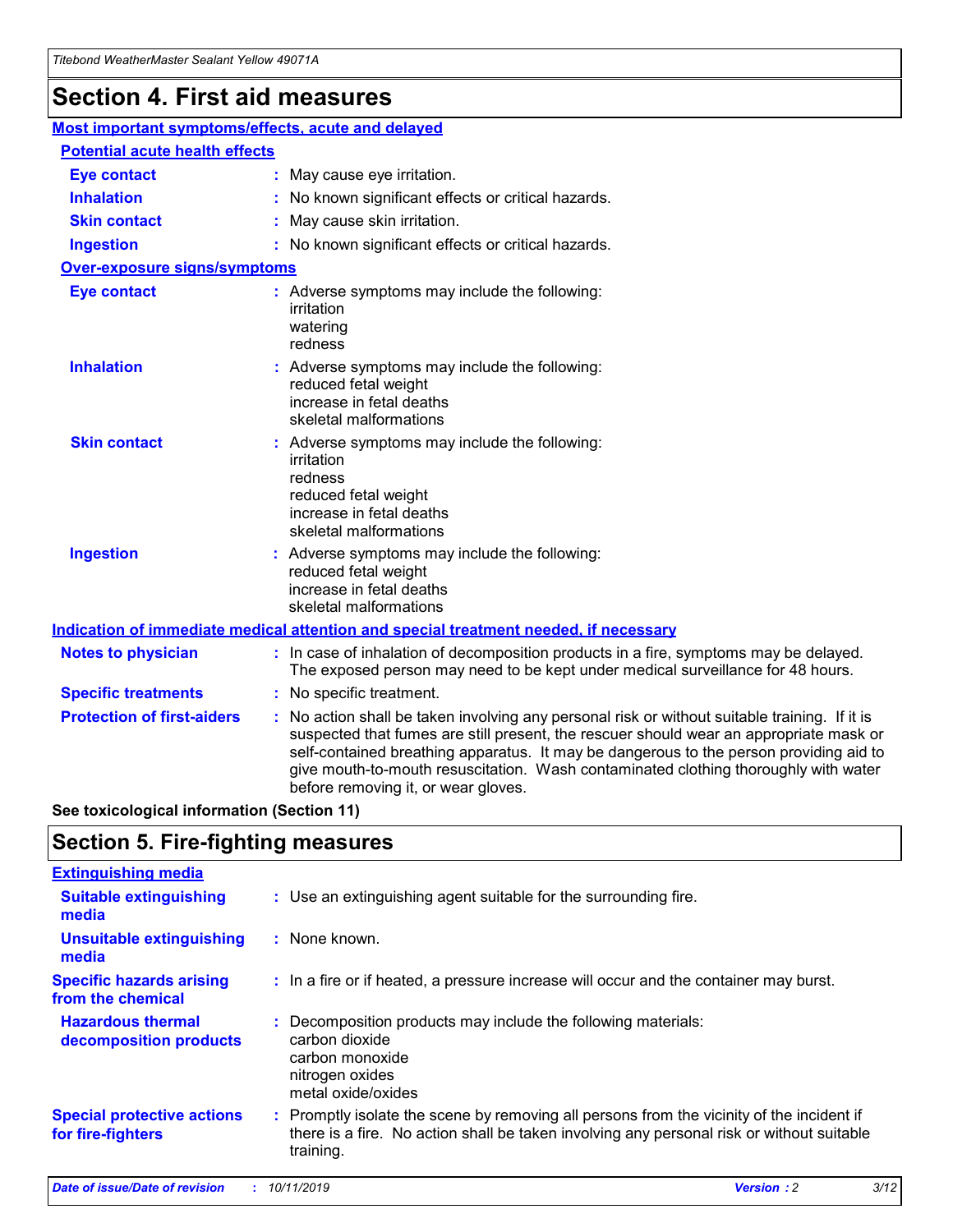### **Section 5. Fire-fighting measures**

**Special protective equipment for fire-fighters** Fire-fighters should wear appropriate protective equipment and self-contained breathing **:** apparatus (SCBA) with a full face-piece operated in positive pressure mode.

### **Section 6. Accidental release measures**

### **Personal precautions, protective equipment and emergency procedures**

| For non-emergency<br>personnel                               | : No action shall be taken involving any personal risk or without suitable training.<br>Evacuate surrounding areas. Keep unnecessary and unprotected personnel from<br>entering. Do not touch or walk through spilled material. Avoid breathing vapor or mist.<br>Provide adequate ventilation. Wear appropriate respirator when ventilation is<br>inadequate. Put on appropriate personal protective equipment.                                                                                                                                                                                                                                                                                             |
|--------------------------------------------------------------|--------------------------------------------------------------------------------------------------------------------------------------------------------------------------------------------------------------------------------------------------------------------------------------------------------------------------------------------------------------------------------------------------------------------------------------------------------------------------------------------------------------------------------------------------------------------------------------------------------------------------------------------------------------------------------------------------------------|
| For emergency responders                                     | : If specialized clothing is required to deal with the spillage, take note of any information in<br>Section 8 on suitable and unsuitable materials. See also the information in "For non-<br>emergency personnel".                                                                                                                                                                                                                                                                                                                                                                                                                                                                                           |
| <b>Environmental precautions</b>                             | : Avoid dispersal of spilled material and runoff and contact with soil, waterways, drains<br>and sewers. Inform the relevant authorities if the product has caused environmental<br>pollution (sewers, waterways, soil or air).                                                                                                                                                                                                                                                                                                                                                                                                                                                                              |
| <b>Methods and materials for containment and cleaning up</b> |                                                                                                                                                                                                                                                                                                                                                                                                                                                                                                                                                                                                                                                                                                              |
| <b>Small spill</b>                                           | : Stop leak if without risk. Move containers from spill area. Dilute with water and mop up<br>if water-soluble. Alternatively, or if water-insoluble, absorb with an inert dry material and<br>place in an appropriate waste disposal container. Dispose of via a licensed waste<br>disposal contractor.                                                                                                                                                                                                                                                                                                                                                                                                     |
| <b>Large spill</b>                                           | : Stop leak if without risk. Move containers from spill area. Approach release from<br>upwind. Prevent entry into sewers, water courses, basements or confined areas. Wash<br>spillages into an effluent treatment plant or proceed as follows. Contain and collect<br>spillage with non-combustible, absorbent material e.g. sand, earth, vermiculite or<br>diatomaceous earth and place in container for disposal according to local regulations<br>(see Section 13). Dispose of via a licensed waste disposal contractor. Contaminated<br>absorbent material may pose the same hazard as the spilled product. Note: see<br>Section 1 for emergency contact information and Section 13 for waste disposal. |

## **Section 7. Handling and storage**

| <b>Precautions for safe handling</b>                                             |                                                                                                                                                                                                                                                                                                                                                                                                                                                                                                                                                                                                                                                                                                                                                                                                                                                  |
|----------------------------------------------------------------------------------|--------------------------------------------------------------------------------------------------------------------------------------------------------------------------------------------------------------------------------------------------------------------------------------------------------------------------------------------------------------------------------------------------------------------------------------------------------------------------------------------------------------------------------------------------------------------------------------------------------------------------------------------------------------------------------------------------------------------------------------------------------------------------------------------------------------------------------------------------|
| <b>Protective measures</b>                                                       | : Put on appropriate personal protective equipment (see Section 8). Persons with a<br>history of skin sensitization problems should not be employed in any process in which<br>this product is used. Avoid exposure - obtain special instructions before use. Avoid<br>exposure during pregnancy. Do not handle until all safety precautions have been read<br>and understood. Do not get in eyes or on skin or clothing. Do not ingest. Avoid<br>breathing vapor or mist. If during normal use the material presents a respiratory hazard,<br>use only with adequate ventilation or wear appropriate respirator. Keep in the original<br>container or an approved alternative made from a compatible material, kept tightly<br>closed when not in use. Empty containers retain product residue and can be hazardous.<br>Do not reuse container. |
| <b>Advice on general</b><br>occupational hygiene                                 | : Eating, drinking and smoking should be prohibited in areas where this material is<br>handled, stored and processed. Workers should wash hands and face before eating,<br>drinking and smoking. Remove contaminated clothing and protective equipment before<br>entering eating areas. See also Section 8 for additional information on hygiene<br>measures.                                                                                                                                                                                                                                                                                                                                                                                                                                                                                    |
| <b>Conditions for safe storage,</b><br>including any<br><b>incompatibilities</b> | Store between the following temperatures: 0 to 120°C (32 to 248°F). Store in<br>accordance with local regulations. Store in original container protected from direct<br>sunlight in a dry, cool and well-ventilated area, away from incompatible materials (see<br>Section 10) and food and drink. Store locked up. Keep container tightly closed and<br>sealed until ready for use. Containers that have been opened must be carefully<br>resealed and kept upright to prevent leakage. Do not store in unlabeled containers.<br>Use appropriate containment to avoid environmental contamination. See Section 10 for<br>incompatible materials before handling or use.                                                                                                                                                                         |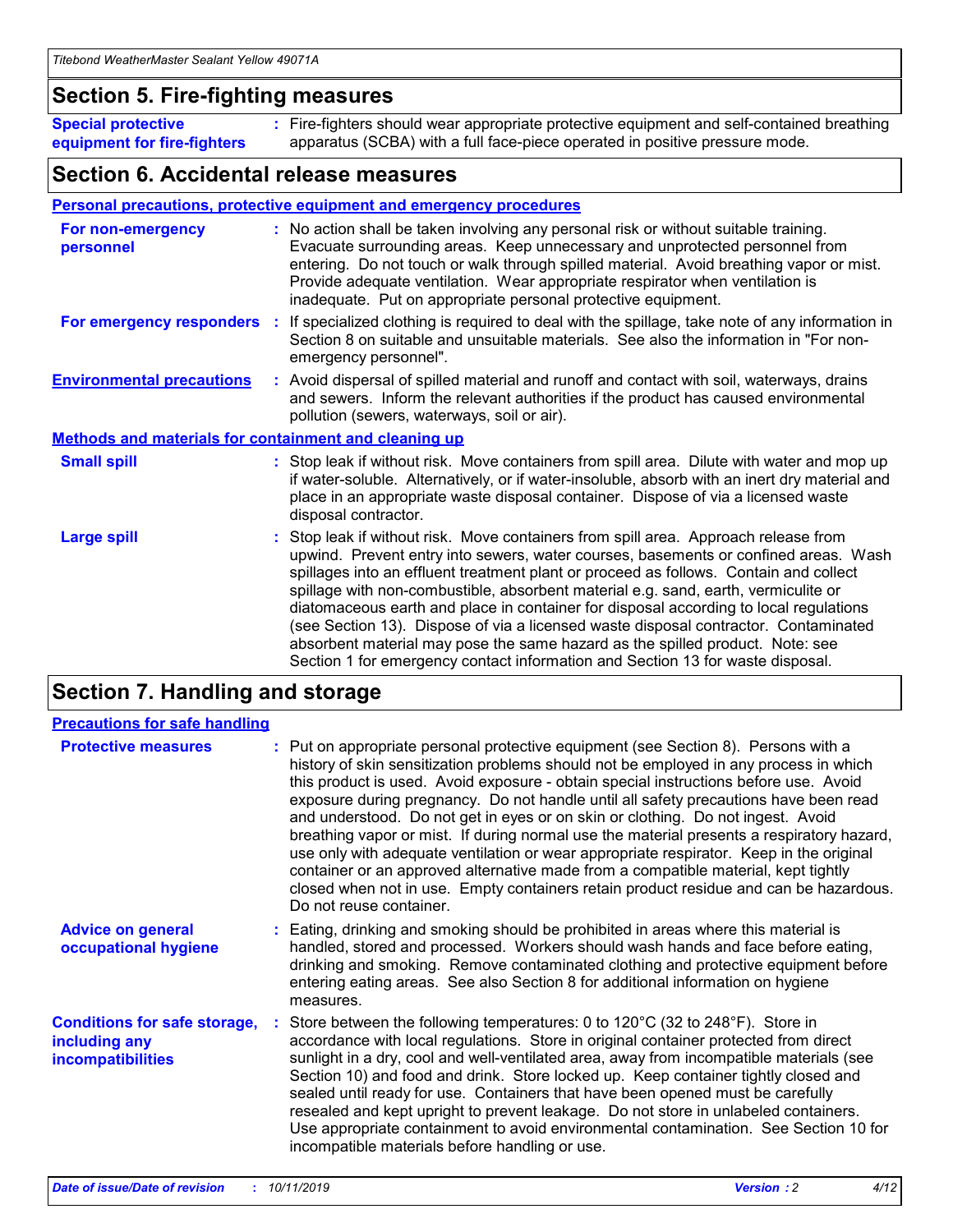## **Section 8. Exposure controls/personal protection**

### **Control parameters**

### **Occupational exposure limits**

| <b>Ingredient name</b>                               |    |                                          | <b>Exposure limits</b>                                                                                                                                                                                                                                                                                                                                                                                                                                                                                                                                                                                                 |
|------------------------------------------------------|----|------------------------------------------|------------------------------------------------------------------------------------------------------------------------------------------------------------------------------------------------------------------------------------------------------------------------------------------------------------------------------------------------------------------------------------------------------------------------------------------------------------------------------------------------------------------------------------------------------------------------------------------------------------------------|
| 3-aminopropyltriethoxysilane<br>Dibutyltin dilaurate |    |                                          | None.<br>ACGIH TLV (United States, 3/2019). Absorbed through skin.<br>Notes: as Sn<br>TWA: 0.1 mg/m <sup>3</sup> , (as Sn) 8 hours.<br>STEL: 0.2 mg/m <sup>3</sup> , (as Sn) 15 minutes.<br>NIOSH REL (United States, 10/2016). Absorbed through skin.<br>Notes: as Sn<br>TWA: 0.1 mg/m <sup>3</sup> , (as Sn) 10 hours.<br>OSHA PEL (United States, 5/2018). Notes: as Sn<br>TWA: $0.1 \text{ mg/m}^3$ , (as Sn) 8 hours.<br>OSHA PEL 1989 (United States, 3/1989). Absorbed through skin.<br>Notes: measured as Sn<br>TWA: 0.1 mg/m <sup>3</sup> , (measured as Sn) 8 hours. Form: Organic                           |
| <b>Appropriate engineering</b><br>controls           |    |                                          | : If user operations generate dust, fumes, gas, vapor or mist, use process enclosures,<br>local exhaust ventilation or other engineering controls to keep worker exposure to<br>airborne contaminants below any recommended or statutory limits.                                                                                                                                                                                                                                                                                                                                                                       |
| <b>Environmental exposure</b><br><b>controls</b>     |    |                                          | Emissions from ventilation or work process equipment should be checked to ensure<br>they comply with the requirements of environmental protection legislation. In some<br>cases, fume scrubbers, filters or engineering modifications to the process equipment<br>will be necessary to reduce emissions to acceptable levels.                                                                                                                                                                                                                                                                                          |
| <b>Individual protection measures</b>                |    |                                          |                                                                                                                                                                                                                                                                                                                                                                                                                                                                                                                                                                                                                        |
| <b>Hygiene measures</b>                              |    |                                          | : Wash hands, forearms and face thoroughly after handling chemical products, before<br>eating, smoking and using the lavatory and at the end of the working period.<br>Appropriate techniques should be used to remove potentially contaminated clothing.<br>Contaminated work clothing should not be allowed out of the workplace. Wash<br>contaminated clothing before reusing. Ensure that eyewash stations and safety<br>showers are close to the workstation location.                                                                                                                                            |
| <b>Eye/face protection</b>                           |    |                                          | : Safety eyewear complying with an approved standard should be used when a risk<br>assessment indicates this is necessary to avoid exposure to liquid splashes, mists,<br>gases or dusts. If contact is possible, the following protection should be worn, unless<br>the assessment indicates a higher degree of protection: chemical splash goggles.                                                                                                                                                                                                                                                                  |
| <b>Skin protection</b>                               |    |                                          |                                                                                                                                                                                                                                                                                                                                                                                                                                                                                                                                                                                                                        |
| <b>Hand protection</b>                               |    |                                          | : Chemical-resistant, impervious gloves complying with an approved standard should be<br>worn at all times when handling chemical products if a risk assessment indicates this is<br>necessary. Considering the parameters specified by the glove manufacturer, check<br>during use that the gloves are still retaining their protective properties. It should be<br>noted that the time to breakthrough for any glove material may be different for different<br>glove manufacturers. In the case of mixtures, consisting of several substances, the<br>protection time of the gloves cannot be accurately estimated. |
| <b>Body protection</b>                               |    | handling this product.                   | Personal protective equipment for the body should be selected based on the task being<br>performed and the risks involved and should be approved by a specialist before                                                                                                                                                                                                                                                                                                                                                                                                                                                |
| <b>Other skin protection</b>                         |    | specialist before handling this product. | : Appropriate footwear and any additional skin protection measures should be selected<br>based on the task being performed and the risks involved and should be approved by a                                                                                                                                                                                                                                                                                                                                                                                                                                          |
| <b>Respiratory protection</b>                        | ÷. | aspects of use.                          | Based on the hazard and potential for exposure, select a respirator that meets the<br>appropriate standard or certification. Respirators must be used according to a<br>respiratory protection program to ensure proper fitting, training, and other important                                                                                                                                                                                                                                                                                                                                                         |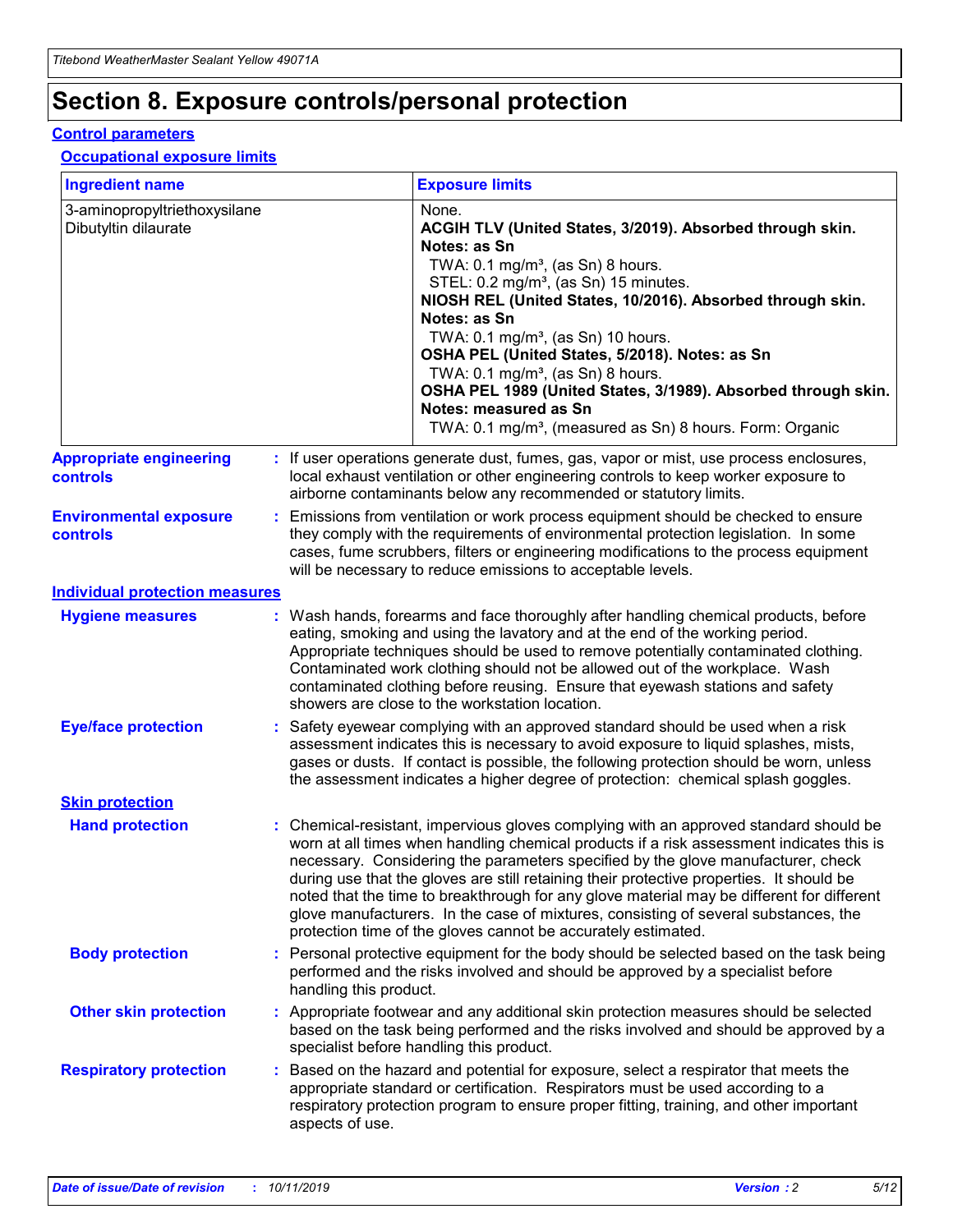### **Section 9. Physical and chemical properties**

#### **Appearance**

| <b>Physical state</b>                            | : Liquid. [Paste.]                                              |
|--------------------------------------------------|-----------------------------------------------------------------|
| <b>Color</b>                                     | : Yellow.                                                       |
| Odor                                             | None [Slight]                                                   |
| <b>Odor threshold</b>                            | $:$ Not available.                                              |
| рH                                               | : Not applicable.                                               |
| <b>Melting point</b>                             | : Not available.                                                |
| <b>Boiling point</b>                             | : >100°C (>212°F)                                               |
| <b>Flash point</b>                               | : Closed cup: >200°C (>392°F) [Setaflash.]                      |
| <b>Evaporation rate</b>                          | $:$ <1 (butyl acetate = 1)                                      |
| <b>Flammability (solid, gas)</b>                 | : Not available.                                                |
| Lower and upper explosive<br>(flammable) limits  | : Not available.                                                |
| <b>VOC (less water, less</b><br>exempt solvents) | : 0 g/l                                                         |
| <b>Volatility</b>                                | $: 0\%$ (w/w)                                                   |
| <b>Vapor density</b>                             | : Not available.                                                |
| <b>Relative density</b>                          | : 1.4329                                                        |
| <b>Solubility</b>                                | Insoluble in the following materials: cold water and hot water. |
| <b>Solubility in water</b>                       | $:$ Not available.                                              |
| <b>Partition coefficient: n-</b>                 | $:$ Not available.                                              |
| octanol/water                                    |                                                                 |
| <b>Auto-ignition temperature</b>                 | : Not available.                                                |
| <b>Decomposition temperature</b>                 | : Not available.                                                |

## **Section 10. Stability and reactivity**

| <b>Reactivity</b>                            |    | : No specific test data related to reactivity available for this product or its ingredients.            |
|----------------------------------------------|----|---------------------------------------------------------------------------------------------------------|
| <b>Chemical stability</b>                    |    | : The product is stable.                                                                                |
| <b>Possibility of hazardous</b><br>reactions |    | : Under normal conditions of storage and use, hazardous reactions will not occur.                       |
| <b>Conditions to avoid</b>                   |    | : No specific data.                                                                                     |
| <b>Incompatible materials</b>                | ٠. | No specific data.                                                                                       |
| <b>Hazardous decomposition</b><br>products   | ÷. | Under normal conditions of storage and use, hazardous decomposition products should<br>not be produced. |

## **Section 11. Toxicological information**

### **Information on toxicological effects**

### **Acute toxicity**

| <b>Product/ingredient name</b> | <b>Result</b>           | <b>Species</b> | <b>Dose</b>                | <b>Exposure</b> |
|--------------------------------|-------------------------|----------------|----------------------------|-----------------|
| 3-aminopropyltriethoxysilane   | <b>ILD50 Dermal</b>     | Rabbit         | 4.29 g/kg                  |                 |
| Dibutyltin dilaurate           | ILD50 Oral<br>LD50 Oral | Rat<br>Rat     | $1.57$ g/kg<br>175 $mg/kg$ |                 |
|                                |                         |                |                            |                 |

**Irritation/Corrosion**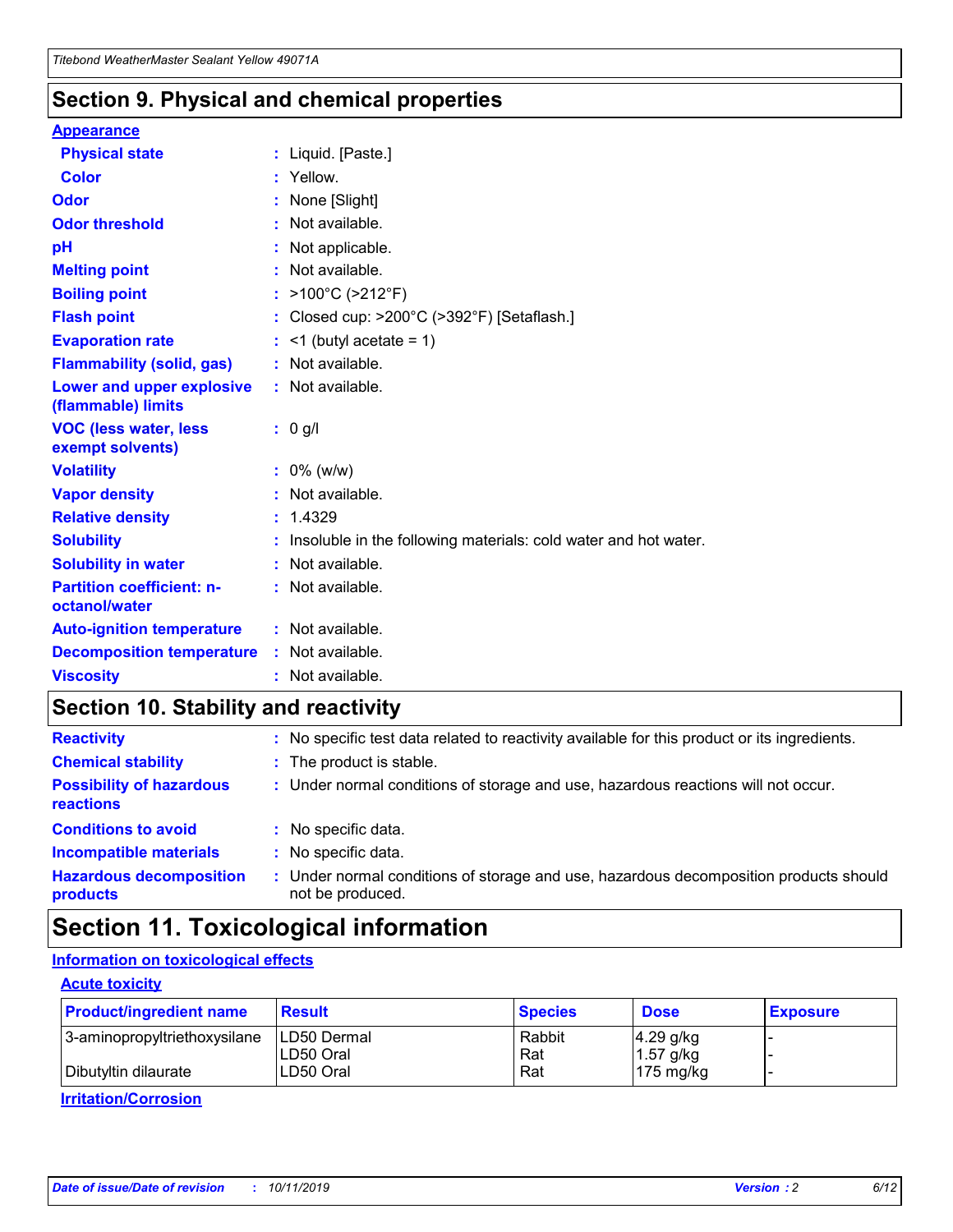## **Section 11. Toxicological information**

| <b>Product/ingredient name</b> | <b>Result</b>                 | <b>Species</b> | <b>Score</b> | <b>Exposure</b>    | <b>Observation</b> |
|--------------------------------|-------------------------------|----------------|--------------|--------------------|--------------------|
| 3-aminopropyltriethoxysilane   | Eyes - Mild irritant          | Rabbit         |              | $100 \text{ mg}$   |                    |
|                                | Eyes - Severe irritant        | Rabbit         |              | 24 hours 750       |                    |
|                                |                               |                |              | ug                 |                    |
|                                | <b>Skin - Severe irritant</b> | Rabbit         |              | 24 hours 5         | -                  |
| Dibutyltin dilaurate           | Eyes - Moderate irritant      | Rabbit         |              | mq<br>24 hours 100 |                    |
|                                |                               |                |              | mg                 |                    |
|                                | Skin - Severe irritant        | Rabbit         |              | 500 mg             |                    |

### **Sensitization**

Not available.

### **Mutagenicity**

Not available.

#### **Carcinogenicity**

Not available.

#### **Reproductive toxicity**

Not available.

#### **Teratogenicity**

Not available.

### **Specific target organ toxicity (single exposure)**

Not available.

#### **Specific target organ toxicity (repeated exposure)**

| <b>Name</b>                                                                         |                                                                            | <b>Category</b>                                     | <b>Route of</b><br>exposure | <b>Target organs</b> |
|-------------------------------------------------------------------------------------|----------------------------------------------------------------------------|-----------------------------------------------------|-----------------------------|----------------------|
| Dibutyltin dilaurate                                                                |                                                                            | Category 1                                          |                             | respiratory system   |
| <b>Aspiration hazard</b><br>Not available.                                          |                                                                            |                                                     |                             |                      |
| <b>Information on the likely</b><br>routes of exposure                              | : Not available.                                                           |                                                     |                             |                      |
| <b>Potential acute health effects</b>                                               |                                                                            |                                                     |                             |                      |
| <b>Eye contact</b>                                                                  | : May cause eye irritation.                                                |                                                     |                             |                      |
| <b>Inhalation</b>                                                                   |                                                                            | : No known significant effects or critical hazards. |                             |                      |
| <b>Skin contact</b>                                                                 | : May cause skin irritation.                                               |                                                     |                             |                      |
| <b>Ingestion</b>                                                                    |                                                                            | : No known significant effects or critical hazards. |                             |                      |
| <b>Symptoms related to the physical, chemical and toxicological characteristics</b> |                                                                            |                                                     |                             |                      |
| <b>Eye contact</b>                                                                  | irritation<br>watering<br>redness                                          | : Adverse symptoms may include the following:       |                             |                      |
| <b>Inhalation</b>                                                                   | reduced fetal weight<br>increase in fetal deaths<br>skeletal malformations | : Adverse symptoms may include the following:       |                             |                      |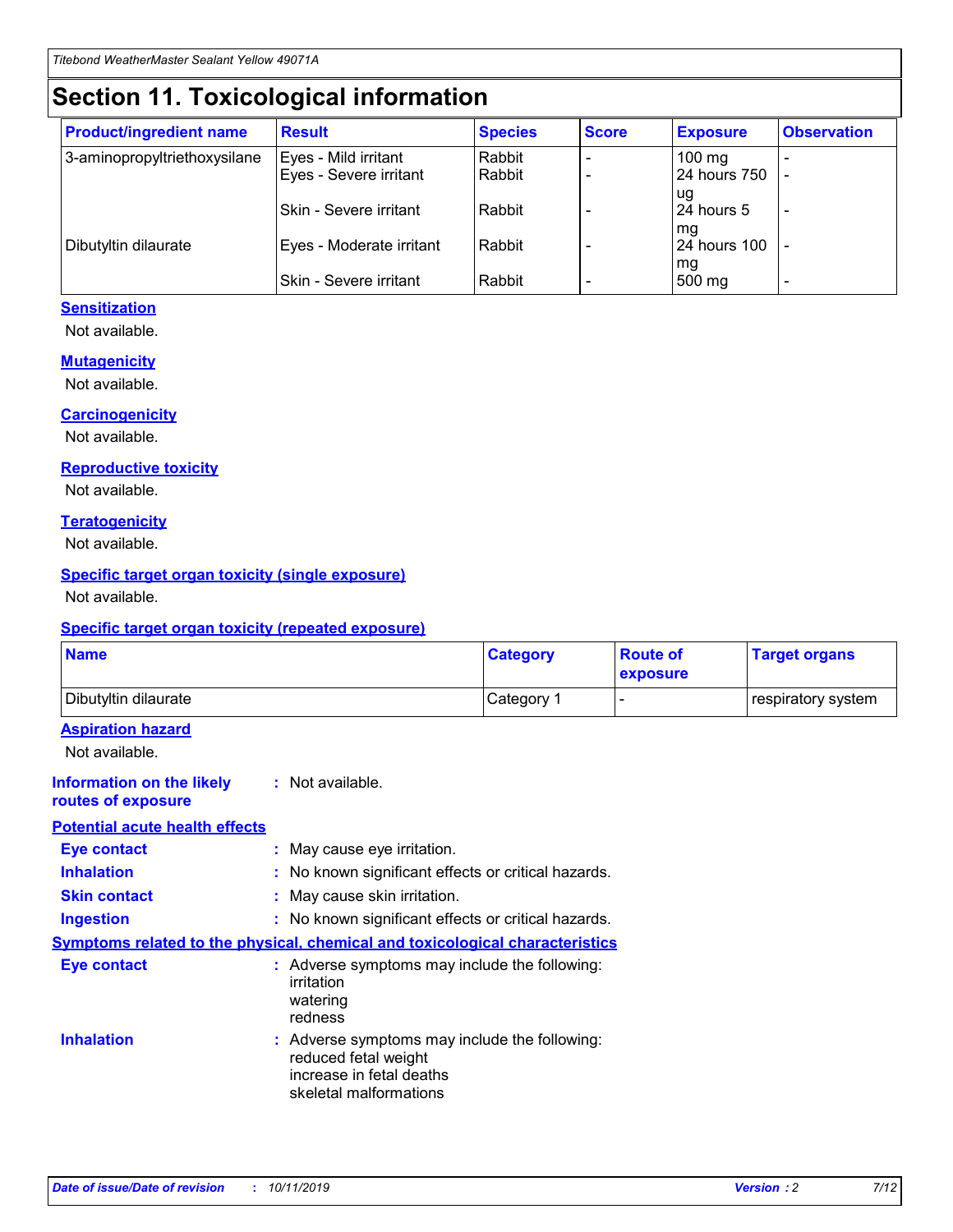*Titebond WeatherMaster Sealant Yellow 49071A*

## **Section 11. Toxicological information**

| <b>Skin contact</b>                     | : Adverse symptoms may include the following:<br>irritation<br>redness<br>reduced fetal weight<br>increase in fetal deaths<br>skeletal malformations |
|-----------------------------------------|------------------------------------------------------------------------------------------------------------------------------------------------------|
| <b>Ingestion</b>                        | : Adverse symptoms may include the following:<br>reduced fetal weight<br>increase in fetal deaths<br>skeletal malformations                          |
|                                         | Delayed and immediate effects and also chronic effects from short and long term exposure                                                             |
| <b>Short term exposure</b>              |                                                                                                                                                      |
| <b>Potential immediate</b><br>effects   | : Not available.                                                                                                                                     |
| <b>Potential delayed effects</b>        | : Not available.                                                                                                                                     |
| Long term exposure                      |                                                                                                                                                      |
| <b>Potential immediate</b><br>effects   | : Not available.                                                                                                                                     |
| <b>Potential delayed effects</b>        | : Not available.                                                                                                                                     |
| <b>Potential chronic health effects</b> |                                                                                                                                                      |
| Not available.                          |                                                                                                                                                      |
| <b>General</b>                          | Once sensitized, a severe allergic reaction may occur when subsequently exposed to<br>very low levels.                                               |
| <b>Carcinogenicity</b>                  | : No known significant effects or critical hazards.                                                                                                  |
| <b>Mutagenicity</b>                     | : No known significant effects or critical hazards.                                                                                                  |
| <b>Teratogenicity</b>                   | May damage the unborn child.                                                                                                                         |
| <b>Developmental effects</b>            | : No known significant effects or critical hazards.                                                                                                  |
| <b>Fertility effects</b>                | : May damage fertility.                                                                                                                              |
| <b>Numerical measures of toxicity</b>   |                                                                                                                                                      |
| <b>Acute toxicity estimates</b>         |                                                                                                                                                      |
| الملمانون بمللملة                       |                                                                                                                                                      |

Not available.

## **Section 12. Ecological information**

### **Toxicity**

| <b>Product/ingredient name</b> | <b>Result</b>                     | <b>Species</b>                              | <b>Exposure</b> |
|--------------------------------|-----------------------------------|---------------------------------------------|-----------------|
| Dibutyltin dilaurate           | Chronic EC10 > 2 mg/l Fresh water | Algae - Scenedesmus<br><b>I</b> subspicatus | l 96 hours      |

### **Persistence and degradability**

| <b>Product/ingredient name</b> | Test                                                                           | <b>Result</b>  |  | <b>Dose</b>       | <b>Inoculum</b>         |
|--------------------------------|--------------------------------------------------------------------------------|----------------|--|-------------------|-------------------------|
| Dibutyltin dilaurate           | OECD 301F<br>Ready<br>Biodegradability -<br>Manometric<br>Respirometry<br>Test | 23 % - 28 days |  |                   |                         |
| <b>Product/ingredient name</b> | <b>Aquatic half-life</b>                                                       |                |  | <b>Photolysis</b> | <b>Biodegradability</b> |
| Dibutyltin dilaurate           |                                                                                |                |  |                   | Inherent                |

### **Bioaccumulative potential**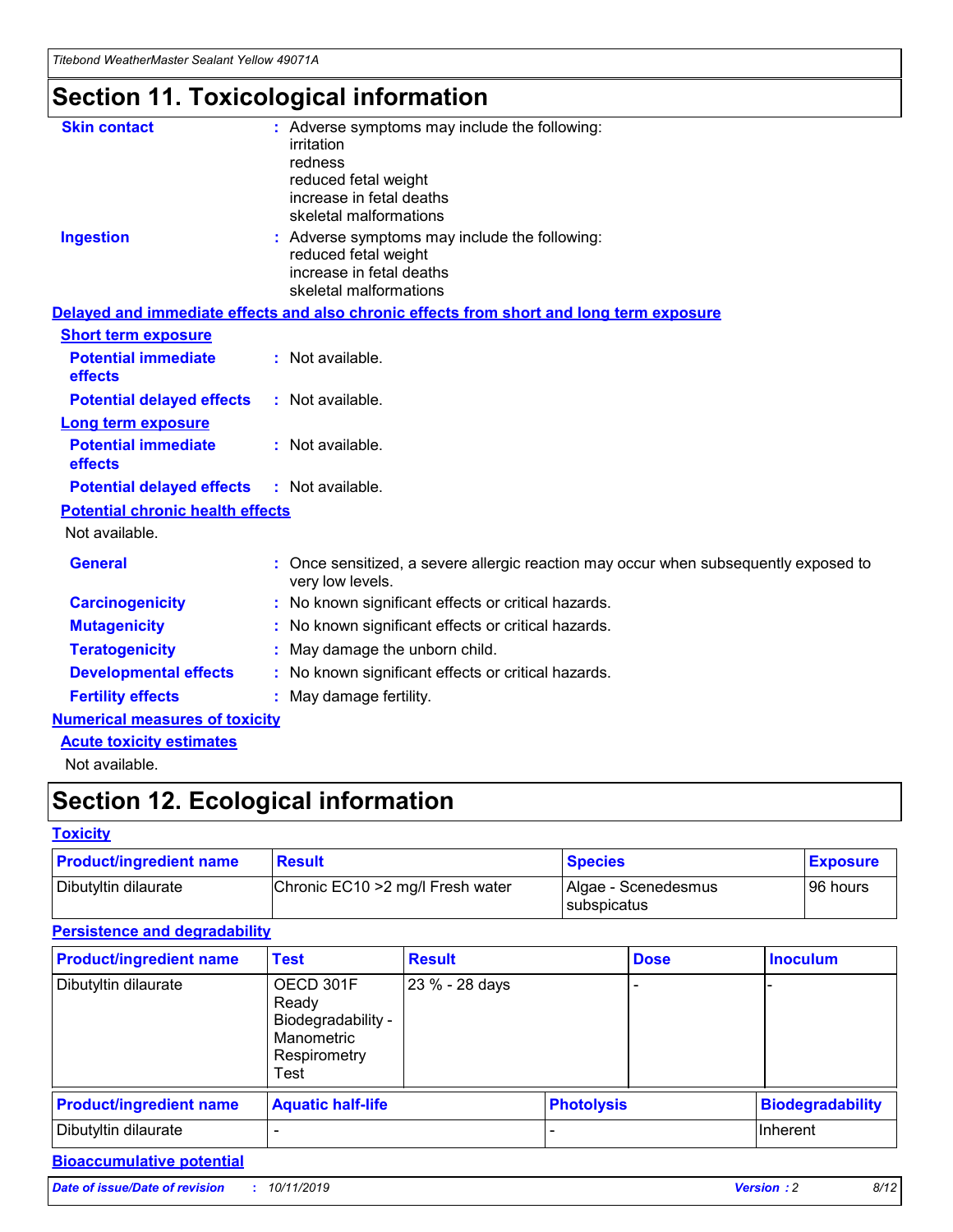## **Section 12. Ecological information**

| <b>Product/ingredient name</b>                       | ∣LoqP <sub>ow</sub> | <b>BCF</b>  | <b>Potential</b> |
|------------------------------------------------------|---------------------|-------------|------------------|
| 3-aminopropyltriethoxysilane<br>Dibutyltin dilaurate | 4.44                | 3.4<br>2.91 | low<br>low       |

### **Mobility in soil**

| <b>Soil/water partition</b><br>coefficient (K <sub>oc</sub> ) | : Not available.                                    |
|---------------------------------------------------------------|-----------------------------------------------------|
| <b>Other adverse effects</b>                                  | : No known significant effects or critical hazards. |

### **Section 13. Disposal considerations**

| <b>Disposal methods</b> |  |  |
|-------------------------|--|--|

**Disposal methods** : The generation of waste should be avoided or minimized wherever possible. Disposal of this product, solutions and any by-products should at all times comply with the requirements of environmental protection and waste disposal legislation and any regional local authority requirements. Dispose of surplus and non-recyclable products via a licensed waste disposal contractor. Waste should not be disposed of untreated to the sewer unless fully compliant with the requirements of all authorities with jurisdiction. Waste packaging should be recycled. Incineration or landfill should only be considered when recycling is not feasible. This material and its container must be disposed of in a safe way. Care should be taken when handling emptied containers that have not been cleaned or rinsed out. Empty containers or liners may retain some product residues. Avoid dispersal of spilled material and runoff and contact with soil, waterways, drains and sewers.

## **Section 14. Transport information**

|                                      | <b>DOT</b><br><b>Classification</b> | <b>TDG</b><br><b>Classification</b> | <b>Mexico</b><br><b>Classification</b> | <b>ADR/RID</b> | <b>IMDG</b>              | <b>IATA</b>              |
|--------------------------------------|-------------------------------------|-------------------------------------|----------------------------------------|----------------|--------------------------|--------------------------|
| <b>UN number</b>                     | Not regulated.                      | Not regulated.                      | Not regulated.                         | Not regulated. | Not regulated.           | Not regulated.           |
| <b>UN proper</b><br>shipping name    | $\blacksquare$                      |                                     |                                        |                |                          |                          |
| <b>Transport</b><br>hazard class(es) | $\blacksquare$                      | $\overline{\phantom{a}}$            | $\blacksquare$                         | $\blacksquare$ | $\overline{\phantom{a}}$ | $\blacksquare$           |
| <b>Packing group</b>                 | $\overline{\phantom{a}}$            | $\overline{\phantom{0}}$            | $\overline{\phantom{a}}$               | -              | $\overline{\phantom{0}}$ | $\overline{\phantom{a}}$ |
| <b>Environmental</b><br>hazards      | No.                                 | No.                                 | No.                                    | No.            | No.                      | No.                      |

## **Section 15. Regulatory information**

### **U.S. Federal regulations**

### **SARA 302/304**

### **Composition/information on ingredients**

No products were found.

**SARA 304 RQ :** Not applicable.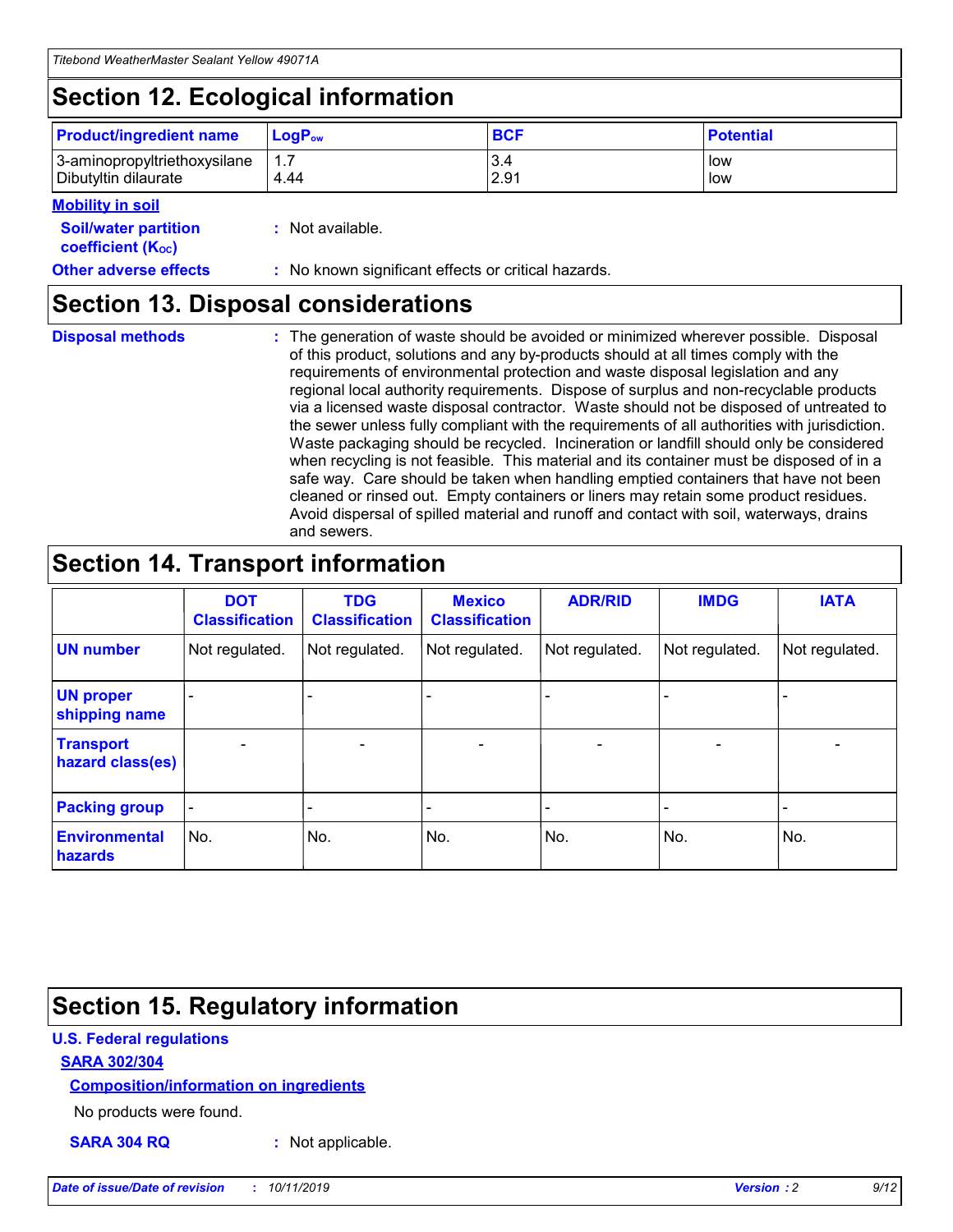## **Section 15. Regulatory information**

### **SARA 311/312**

**Classification :** EYE IRRITATION - Category 2B SKIN SENSITIZATION - Category 1 TOXIC TO REPRODUCTION (Fertility) - Category 1B TOXIC TO REPRODUCTION (Unborn child) - Category 1B

### **Composition/information on ingredients**

| <b>Name</b>                  | $\frac{9}{6}$ | <b>Classification</b>                                                                                            |
|------------------------------|---------------|------------------------------------------------------------------------------------------------------------------|
| 3-aminopropyltriethoxysilane | $\leq$ 3      | <b>FLAMMABLE LIQUIDS - Category 4</b><br><b>ACUTE TOXICITY (oral) - Category 4</b>                               |
|                              |               | SKIN IRRITATION - Category 2<br>EYE IRRITATION - Category 2A                                                     |
| Dibutyltin dilaurate         | ≤0.3          | ACUTE TOXICITY (oral) - Category 3<br>SKIN CORROSION - Category 1C                                               |
|                              |               | SERIOUS EYE DAMAGE - Category 1<br>SKIN SENSITIZATION - Category 1<br><b>GERM CELL MUTAGENICITY - Category 2</b> |
|                              |               | TOXIC TO REPRODUCTION (Fertility) - Category 1B<br>TOXIC TO REPRODUCTION (Unborn child) - Category 1B            |
|                              |               | SPECIFIC TARGET ORGAN TOXICITY (REPEATED<br>EXPOSURE) (respiratory system) - Category 1                          |

### **State regulations**

| <b>Massachusetts</b> | : None of the components are listed. |
|----------------------|--------------------------------------|
| <b>New York</b>      | : None of the components are listed. |
| <b>New Jersey</b>    | : None of the components are listed. |
| <b>Pennsylvania</b>  | : None of the components are listed. |

### **California Prop. 65**

**A** WARNING: This product can expose you to methanol, which is known to the State of California to cause birth defects or other reproductive harm. For more information go to www.P65Warnings.ca.gov.

| <b>Ingredient name</b> | No significant risk Maximum<br>level | acceptable dosage<br>level |
|------------------------|--------------------------------------|----------------------------|
| methanol               |                                      | Yes.                       |

### **International regulations**

**Chemical Weapon Convention List Schedules I, II & III Chemicals** Not listed.

### **Montreal Protocol**

Not listed.

**Stockholm Convention on Persistent Organic Pollutants**

Not listed.

### **UNECE Aarhus Protocol on POPs and Heavy Metals**

Not listed.

### **Inventory list**

### **China :** All components are listed or exempted.

**United States TSCA 8(b) inventory :** All components are active or exempted.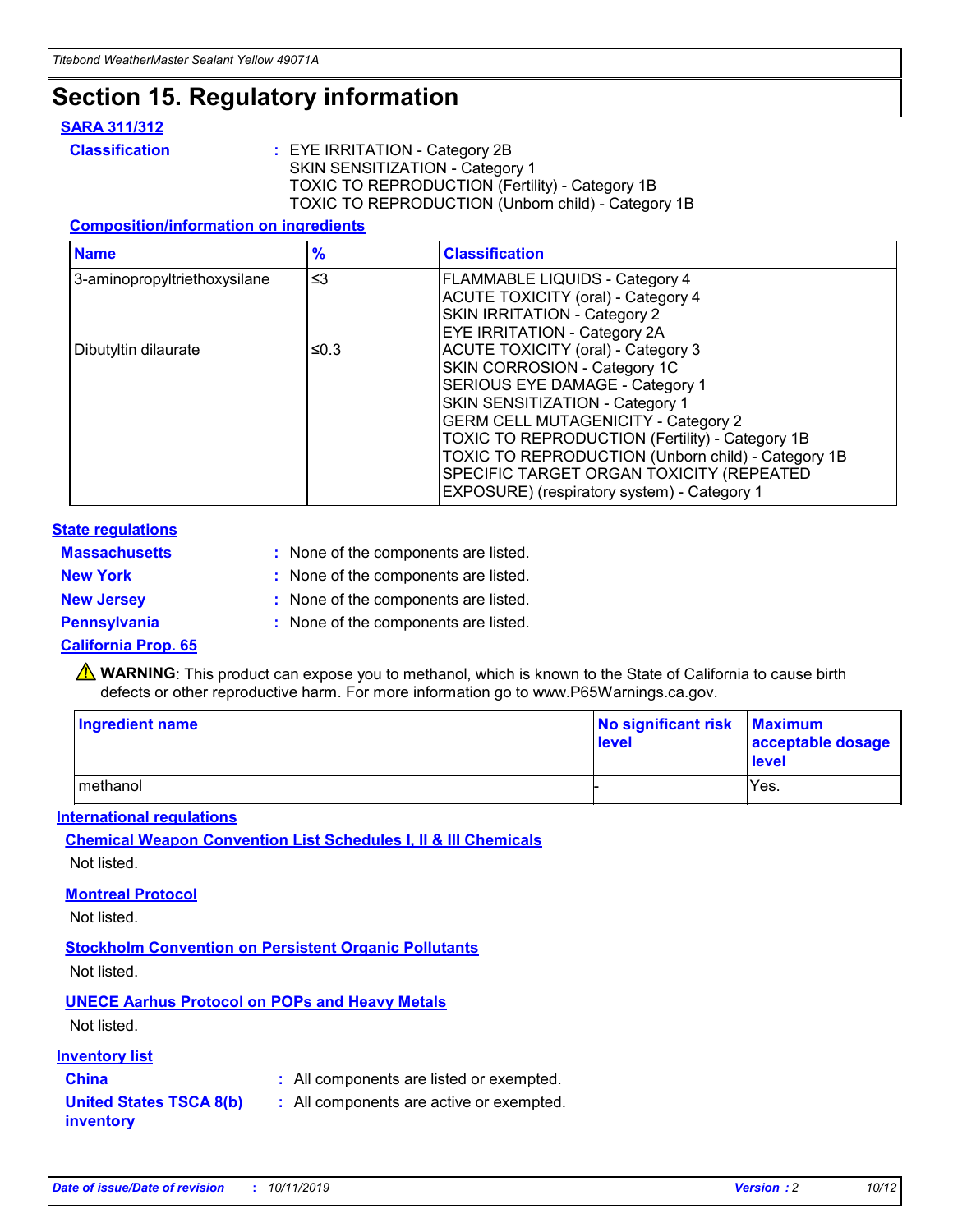## **Section 16. Other information**

**Hazardous Material Information System (U.S.A.)**



**Caution: HMIS® ratings are based on a 0-4 rating scale, with 0 representing minimal hazards or risks, and 4 representing significant hazards or risks. Although HMIS® ratings and the associated label are not required on SDSs or products leaving a facility under 29 CFR 1910.1200, the preparer may choose to provide them. HMIS® ratings are to be used with a fully implemented HMIS® program. HMIS® is a registered trademark and service mark of the American Coatings Association, Inc.**

**The customer is responsible for determining the PPE code for this material. For more information on HMIS® Personal Protective Equipment (PPE) codes, consult the HMIS® Implementation Manual.**

#### **National Fire Protection Association (U.S.A.)**



**Reprinted with permission from NFPA 704-2001, Identification of the Hazards of Materials for Emergency Response Copyright ©1997, National Fire Protection Association, Quincy, MA 02269. This reprinted material is not the complete and official position of the National Fire Protection Association, on the referenced subject which is represented only by the standard in its entirety.**

**Copyright ©2001, National Fire Protection Association, Quincy, MA 02269. This warning system is intended to be interpreted and applied only by properly trained individuals to identify fire, health and reactivity hazards of chemicals. The user is referred to certain limited number of chemicals with recommended classifications in NFPA 49 and NFPA 325, which would be used as a guideline only. Whether the chemicals are classified by NFPA or not, anyone using the 704 systems to classify chemicals does so at their own risk.**

**Procedure used to derive the classification**

|                                                                                                                    | <b>Classification</b>                                                                                                                            | <b>Justification</b>                                                                                                                                                                                                                                                                                                                                                                                                 |  |
|--------------------------------------------------------------------------------------------------------------------|--------------------------------------------------------------------------------------------------------------------------------------------------|----------------------------------------------------------------------------------------------------------------------------------------------------------------------------------------------------------------------------------------------------------------------------------------------------------------------------------------------------------------------------------------------------------------------|--|
| EYE IRRITATION - Category 2B<br>SKIN SENSITIZATION - Category 1<br>TOXIC TO REPRODUCTION (Fertility) - Category 1B | TOXIC TO REPRODUCTION (Unborn child) - Category 1B                                                                                               | Expert judgment<br>Expert judgment<br>Expert judgment<br>Expert judgment                                                                                                                                                                                                                                                                                                                                             |  |
| <b>History</b>                                                                                                     |                                                                                                                                                  |                                                                                                                                                                                                                                                                                                                                                                                                                      |  |
| Date of printing                                                                                                   | : 4/22/2022                                                                                                                                      |                                                                                                                                                                                                                                                                                                                                                                                                                      |  |
| Date of issue/Date of<br>revision                                                                                  | : 10/11/2019                                                                                                                                     |                                                                                                                                                                                                                                                                                                                                                                                                                      |  |
| Date of previous issue                                                                                             | : 10/16/2020                                                                                                                                     |                                                                                                                                                                                                                                                                                                                                                                                                                      |  |
| <b>Version</b>                                                                                                     | $\therefore$ 2                                                                                                                                   |                                                                                                                                                                                                                                                                                                                                                                                                                      |  |
| <b>Key to abbreviations</b>                                                                                        | $\therefore$ ATE = Acute Toxicity Estimate<br><b>BCF</b> = Bioconcentration Factor<br>IBC = Intermediate Bulk Container<br>$UN = United Nations$ | GHS = Globally Harmonized System of Classification and Labelling of Chemicals<br>IATA = International Air Transport Association<br><b>IMDG = International Maritime Dangerous Goods</b><br>LogPow = logarithm of the octanol/water partition coefficient<br>MARPOL = International Convention for the Prevention of Pollution From Ships, 1973<br>as modified by the Protocol of 1978. ("Marpol" = marine pollution) |  |